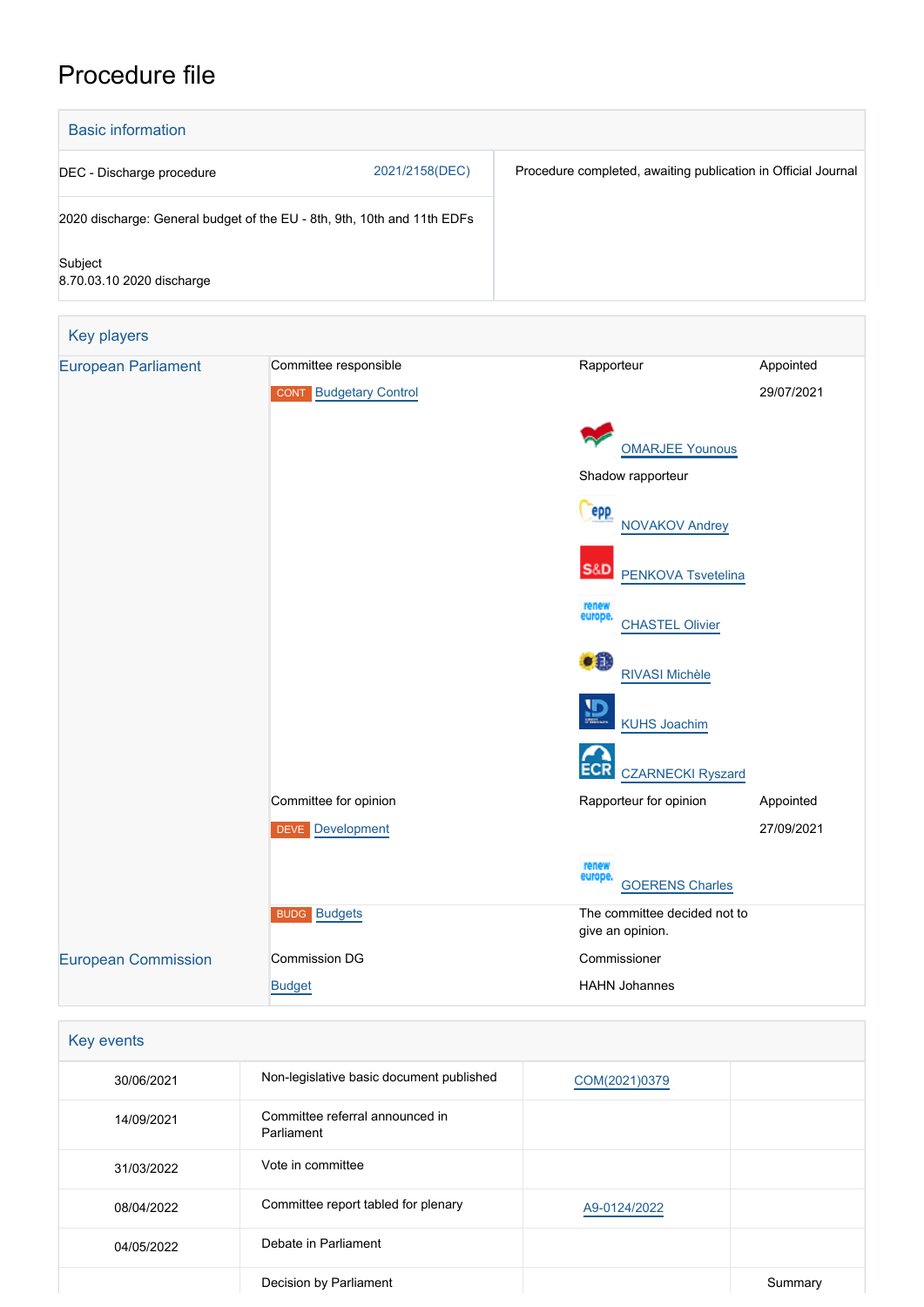04/05/2022 [T9-0195/2022](https://www.europarl.europa.eu/doceo/document/TA-9-2022-0195_EN.html)

| <b>Technical information</b> |                                                               |  |
|------------------------------|---------------------------------------------------------------|--|
| Procedure reference          | 2021/2158(DEC)                                                |  |
| Procedure type               | DEC - Discharge procedure                                     |  |
| Stage reached in procedure   | Procedure completed, awaiting publication in Official Journal |  |
| Committee dossier            | CONT/9/06656                                                  |  |

### Documentation gateway

| Non-legislative basic document                         |             | COM(2021)0379 | 30/06/2021 | <b>EC</b> |         |
|--------------------------------------------------------|-------------|---------------|------------|-----------|---------|
| Committee draft report                                 |             | PE699.007     | 18/01/2022 | EP        |         |
| Supplementary non-legislative basic<br>document        |             | 05553/2022    | 08/02/2022 | CSL       |         |
| Supplementary non-legislative basic<br>document        |             | 05554/2022    | 08/02/2022 | CSL       |         |
| Supplementary non-legislative basic<br>document        |             | 05555/2022    | 08/02/2022 | CSL       |         |
| Supplementary non-legislative basic<br>document        |             | 05557/2022    | 08/02/2022 | CSL       |         |
| Committee opinion                                      | <b>DEVE</b> | PE703.048     | 03/03/2022 | EP        |         |
| Amendments tabled in committee                         |             | PE719.847     | 03/03/2022 | EP        |         |
| Amendments tabled in committee                         |             | PE730.038     | 24/03/2022 | EP        |         |
| Committee report tabled for plenary, single<br>reading |             | A9-0124/2022  | 08/04/2022 | EP        |         |
| Text adopted by Parliament, single reading             |             | T9-0195/2022  | 04/05/2022 | EP        | Summary |

## 2020 discharge: General budget of the EU - 8th, 9th, 10th and 11th EDFs

The European Parliament decided to grant discharge to the Commission in respect of the implementation of the budget of the 8th, 9th, 10th and 11th European Development Funds (EDF) for the financial year 2020.

In its resolution, adopted by 546 votes to 79, with 11 abstentions, Parliament made a number of observations:

#### Statement of assurance

Parliament noted that the due to the Unions response to the COVID-19 pandemic, EDF commitments and payments reached, respectively, EUR 3 894 million and EUR 4 677 million, largely above the targets of EUR 3 267 million and EUR 4 400 million initially set for 2020. European Investment Bank (EIB) commitments amounted to EUR 2 053 million, while EIB payments amounted to EUR 667 million in 2020, all of them also concerning the Investment Facility.

Members welcomed the regular efforts of DG INTPA to reduce old pre-financing and old unspent commitments and the upward revision of the targets from 25 % to 35 %, as decided in 2020. DG INTPA also achieved its target of having not more than 15 % of old expired contracts for the EDFs.

Parliament noted that the closure of the eighth EDF and the Commission's intention to close the ninth EDF as soon as possible.

Members welcomed the reliability of the accounts and the legality and regularity of the transactions underlying the accounts. They are concerned that the estimated level of error has exceeded materiality at 3.8% of expenditure recorded under the eighth, ninth, tenth and eleventh EDFs (the increase in the estimated error rate is 0.3%). They stressed the need to address the causes of this increase.

If the Commission had made good use of all the information at its disposal, the estimated error level would have been 1.19 percentage points lower. The Commission is invited to intensify its efforts to improve its processes for verifying the legality and regularity of transactions and to ensure that audits are properly followed up.

Members pointed out that the considerable resources allocated to address the urgent needs related to the COVID-19 crisis, combined with more flexible control and accountability measures, also provide the conditions for fraud and corruption to flourish. The risk of corruption and